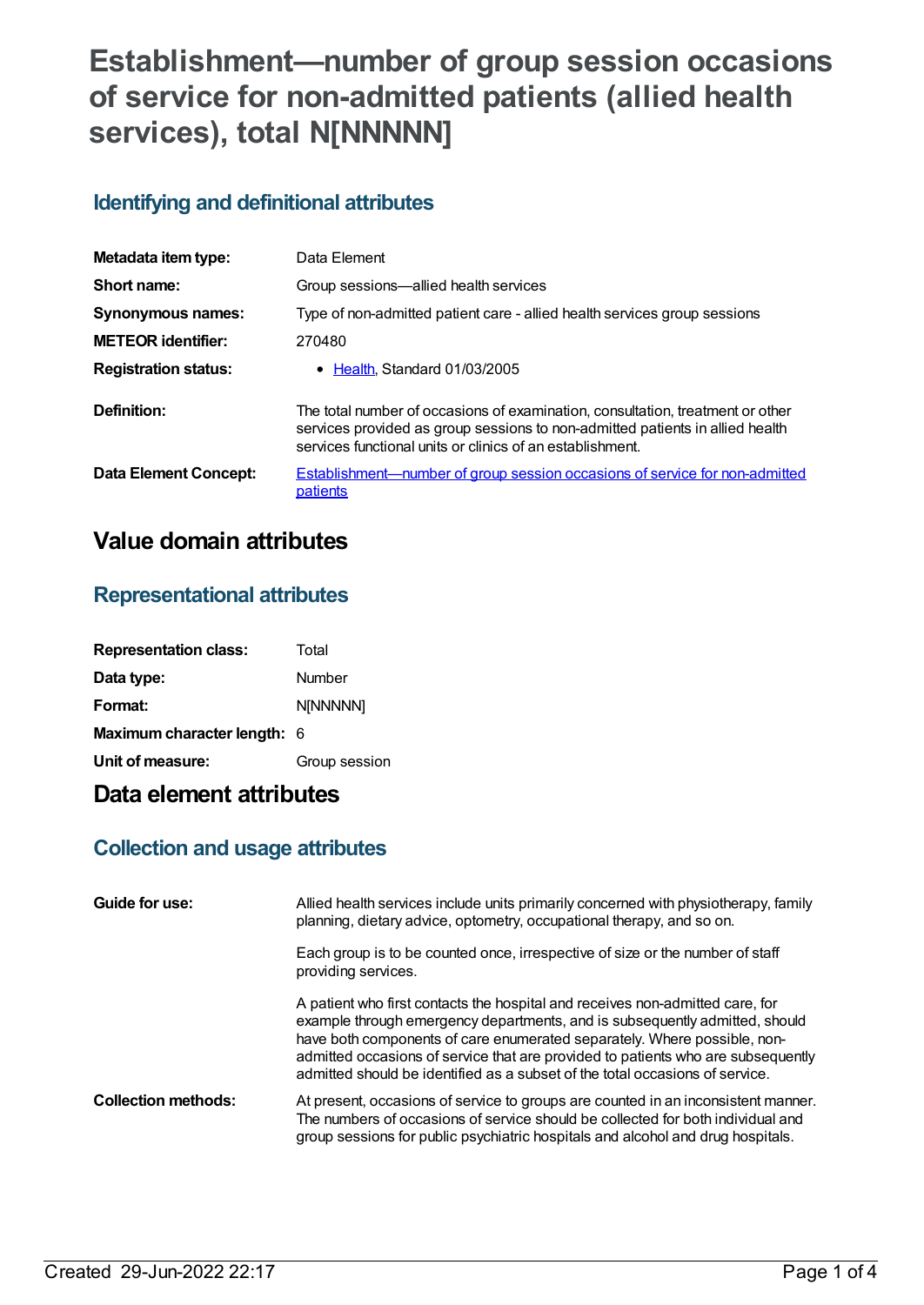**Comments:** Outreach/community care is care delivered by hospital employees to the patient in the home, place of work or other non-hospital site. The distinction between nonadmitted patient care and outreach care is that for non-admitted patient care the patients travel to the health care providers while for outreach care the health care providers travel to the patients. This distinction creates difficulties for community health centres. These centres are to be included in the national minimum data set where they are funded as sections within establishments that fall within the scope of the National Health Data Dictionary.

> For example, baby clinics, immunisation groups or aged care assessment teams, which are funded through acute hospitals, may provide care to some clients within the hospital grounds or externally. It is intended that all community health activity be measured under community health regardless of where the services are provided.

> This metadata item is derived from metadata items that are not currently specified in METeOR, but which are recorded in various ways by hospitals/outpatient departments. Examples include identifiers of individual consultations/visits, and diagnostic tests.

This metadata item identifies types of services provided to non-admitted patients in different institutional ways in different systems. It is not a summary casemix classification.

The list of Type of non-admitted patient care categories was to be developed using typical functional units or cost centres within existing institutions. These would include designated wards or departments and specialised clinics. Although the current statistical/financial returns submitted to the various health authorities by their hospitals do not provide a minimum subset, an effort has been made to define the categories in respect to those areas commonly collected. Many functional units provide services to both admitted patients and non-admitted patients, for example pathology. Only occasions of service for non-admitted patients should be included in this section.

### **Source and reference attributes**

**Submitting organisation:** National minimum data set working parties

### **Relational attributes**

| Related metadata<br>references:                             | Supersedes <b>EGroup sessions, version 1, Derived DE, NHDD, NHIMG,</b><br>Superseded 01/03/2005.pdf (14.1 KB) No registration status                     |
|-------------------------------------------------------------|----------------------------------------------------------------------------------------------------------------------------------------------------------|
|                                                             | Supersedes <b>E</b> Type of non-admitted patient care, version 1, Derived DE, NHDD,<br>NHIMG, Superseded 01/03/2005.pdf (26.0 KB) No registration status |
| <b>Implementation in Data Set</b><br><b>Specifications:</b> | Public hospital establishments NMDSHealth, Superseded 21/03/2006                                                                                         |
|                                                             | Implementation start date: 01/07/2005                                                                                                                    |
|                                                             | Implementation end date: 30/06/2006                                                                                                                      |
|                                                             |                                                                                                                                                          |
|                                                             | Public hospital establishments NMDSHealth, Superseded 23/10/2006                                                                                         |
|                                                             |                                                                                                                                                          |

*Implementation start date:* 01/07/2006

*Implementation end date:* 30/06/2007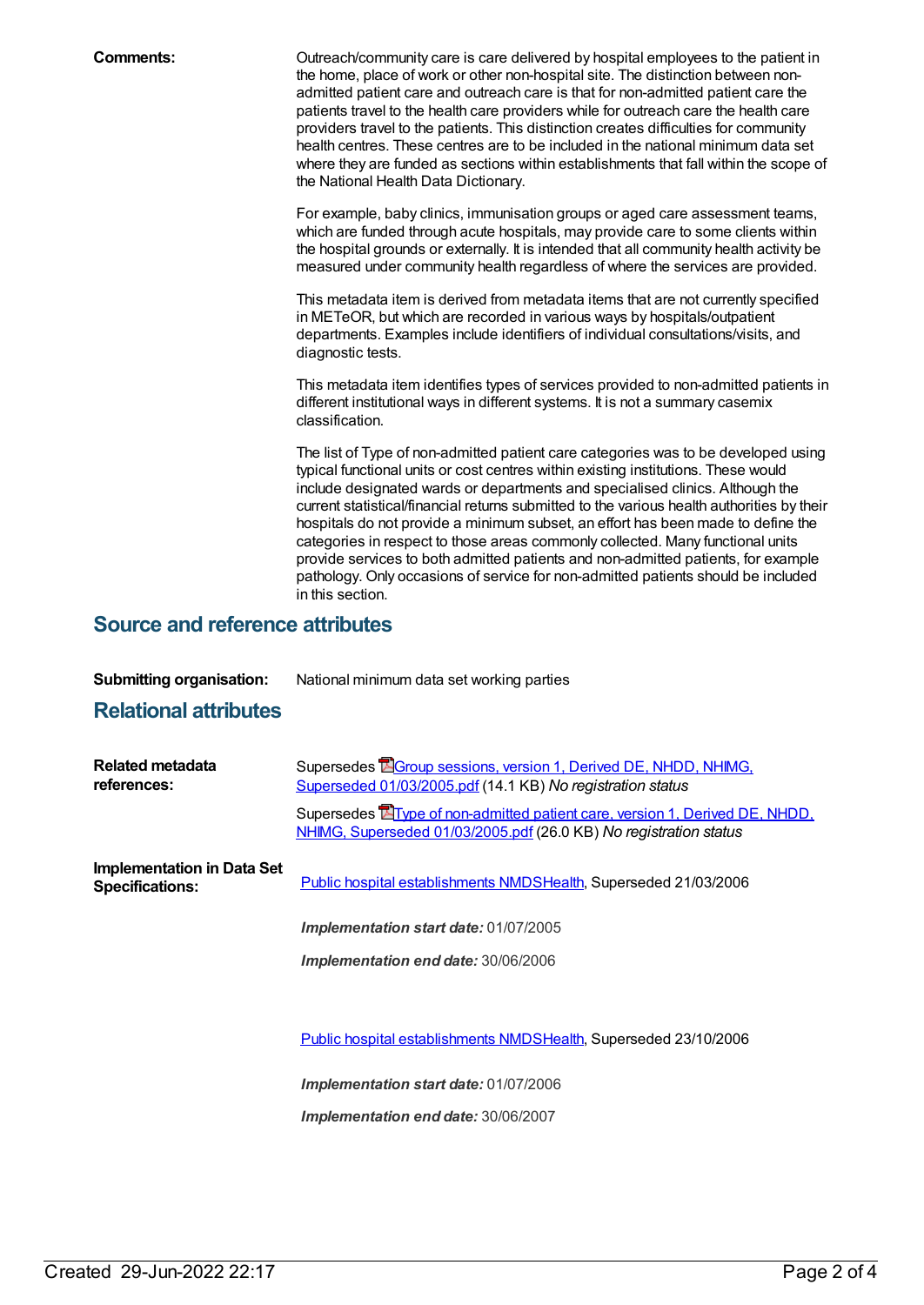*Implementation start date:* 01/07/2007

*Implementation end date:* 30/06/2008

Public hospital [establishments](https://meteor.aihw.gov.au/content/362302) NMDS 2008-09[Health](https://meteor.aihw.gov.au/RegistrationAuthority/12), Superseded 03/12/2008

*Implementation start date:* 01/07/2008

*Implementation end date:* 30/06/2009

Public hospital [establishments](https://meteor.aihw.gov.au/content/374924) NMDS 2009-10[Health](https://meteor.aihw.gov.au/RegistrationAuthority/12), Superseded 05/01/2010

*Implementation start date:* 01/07/2009

Public hospital [establishments](https://meteor.aihw.gov.au/content/386794) NMDS 2010-11[Health](https://meteor.aihw.gov.au/RegistrationAuthority/12), Superseded 18/01/2011

*Implementation start date:* 01/07/2010

*Implementation end date:* 30/06/2011

Public hospital [establishments](https://meteor.aihw.gov.au/content/426900) NMDS [2011-12Commonwealth](https://meteor.aihw.gov.au/RegistrationAuthority/10) Department of Health, Recorded 16/07/2015 [Health](https://meteor.aihw.gov.au/RegistrationAuthority/12), Superseded 07/12/2011

*Implementation start date:* 01/07/2011 *Implementation end date:* 30/06/2012

Public hospital [establishments](https://meteor.aihw.gov.au/content/470656) NMDS 2012-13[Health](https://meteor.aihw.gov.au/RegistrationAuthority/12), Superseded 07/02/2013

*Implementation start date:* 01/07/2012

*Implementation end date:* 30/06/2013

Public hospital [establishments](https://meteor.aihw.gov.au/content/504279) NMDS 2013-14[Health](https://meteor.aihw.gov.au/RegistrationAuthority/12), Superseded 11/04/2014

*Implementation start date:* 01/07/2013 *Implementation end date:* 30/06/2014